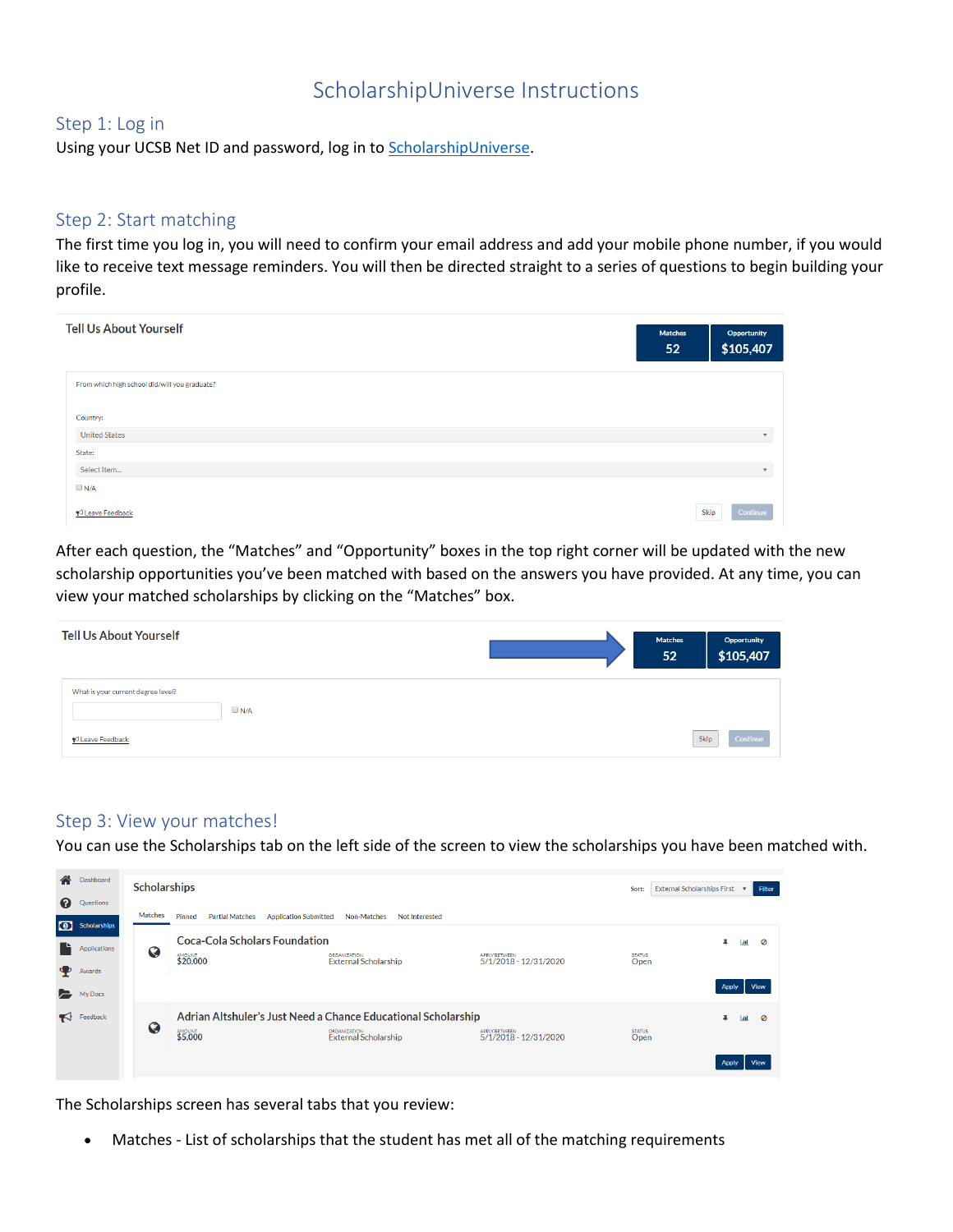- Pinned List of scholarships that the student has pinned to their account using the button on an individual scholarship listed
- Partial Matches List of scholarships that the student has met at least one requirement, but not all of the matching requirements
- Application Submitted List of internal scholarship applications a student has submitted
- Awarded List of internal scholarships for which the student has been awarded
- Non-Matches List of scholarships for which the student does not meeting the matching requirements
- Not Interested List of scholarships that the student has marked themselves as not interested in by using the no symbol on an individual scholarship

To read more about the scholarships, click on the "View" button. To open the scholarship website in a new tab and apply directly, click the "Apply" button.

You can save scholarships to review later, review scholarship statistics, or mark scholarships as "not interested" through the buttons on the right of each scholarship.



Updates to questions can be made on the Questions tab on the left side menu. Answers may be locked based on information from your student record. On the questions tab, you can also continue to answer questions, by clicking on the "Answer More Questions" box in the top right corner.

| 谷<br><sup>◎</sup>       | Dashboard<br>Questions | <b>Matching Questions and Answers</b>                    |                           | <b>Answer</b><br><b>More</b><br><b>Questions</b> | <b>Matches</b><br>52 |          | Opportunity<br>\$105,407 |
|-------------------------|------------------------|----------------------------------------------------------|---------------------------|--------------------------------------------------|----------------------|----------|--------------------------|
| $\lceil \bullet \rceil$ | Scholarships           | ▼<br>Question $\downarrow$                               | Answer(s)                 | ▼                                                | <b>Last Answered</b> | <b>T</b> | Edit                     |
| L<br>Φ                  | Applications<br>Awards | What is your expected academic level next academic year? | Undergraduate - Sophomore |                                                  | 3/9/2020             |          | <b>CONTRACTOR</b>        |
| E.                      | My Docs                | What is your current academic level?                     | Undergraduate - Freshman  |                                                  | 3/9/2020             |          | <b>CENT</b>              |
| К                       | Feedback               | What is your cumulative GPA?                             | 3.500                     |                                                  | 3/9/2020             |          | <b>CONTRACTOR</b>        |

An overview of scholarships is available through your dashboard page, which is the landing page you'll see the next time you log in. Alerts of upcoming scholarship deadlines as well as outstanding requirements, such as accepting a scholarship or completing a thank you note, will be located in the "Actions Required" section.